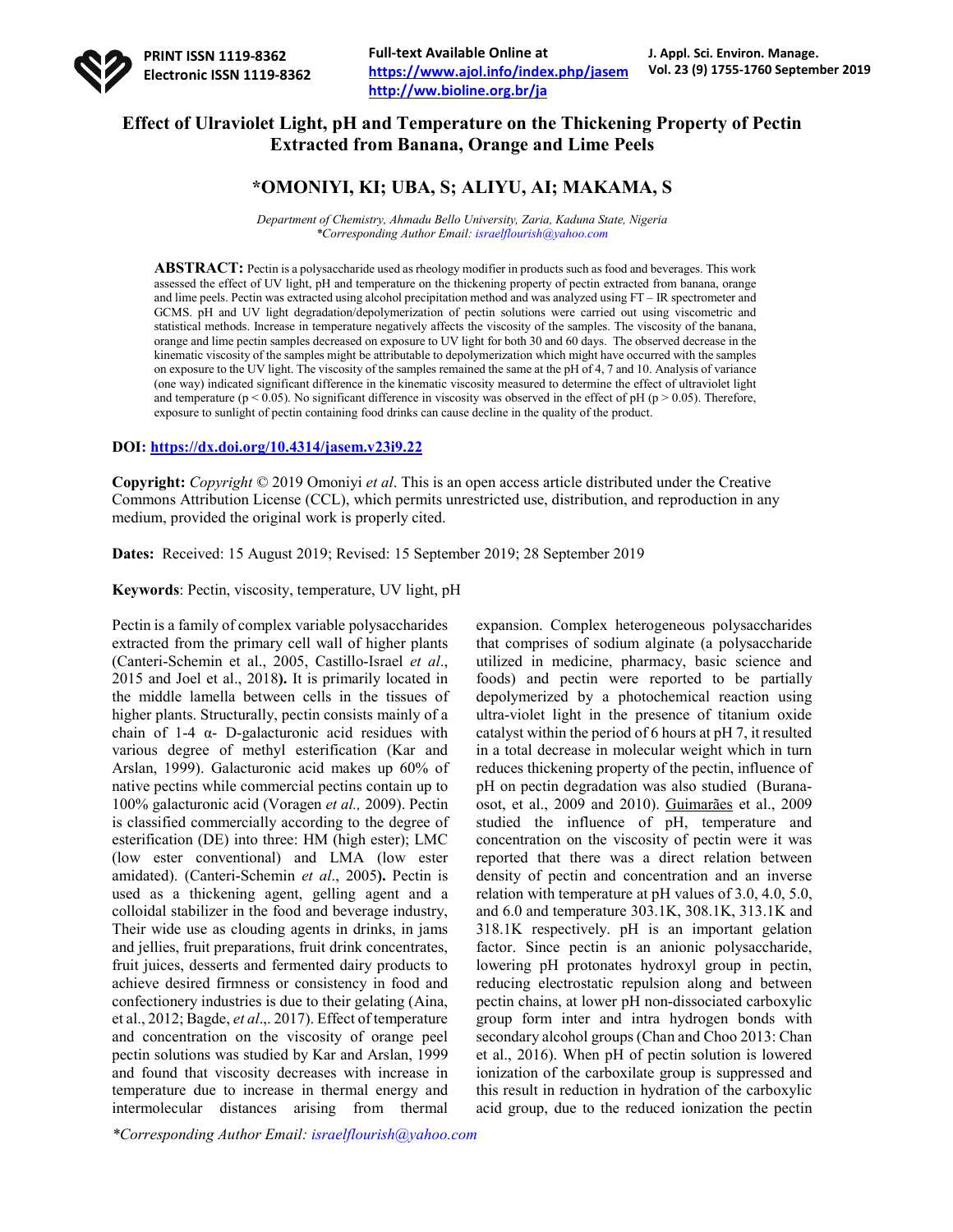molecule will associate and form gel and this is more prone to low methoxyl pectin, high methoxyl pectin gels at higher pH (Sriamornsak, 2003: Yang et al., 2017).

The objective of this work was to assess the effect of ultraviolet light, pH and temperature on the thickening property of banana, orange and lime peels pectin.

### **MATERIALS AND METHODS**

*Sample Collection:* The materials used for the extraction of pectin are banana, orange and lime peels, Fresh lime and orange fruits were obtained from 'Yan Lemo Fruits Market, Kano, Nigeria. They were examined to ensure they are in good and sound condition.

*Preparation of Sample:* Each of the fruits was cut into four parts and the peel (a soft white substance inside the skin of citrus fruits) was removed. The peels were cut into smaller pieces for easy drying, and then weighed with a digital weighing balance and air dried at room temperature. (Aina, et al., 2012; Bagde, et al. 2017). Fresh unripe banana was also obtained from 'Yan Lemo Fruits Market, Kano, Nigeria. The peels were removed, cut into smaller pieces and oven dried at 550 C for 24 hours. The dried peels were then cooled at ambient temperature and ground into powder using mortar and pestle. The powdered peels were then stored in air tight containers (Castillo-Israel et al., 2015).

**Proximate analysis on the peels:** Proximate analysis was carried out on the banana, orange and lime peels to determine their protein, carbohydrate, moisture, ash content, crude fat content and crude fibre composition using standard methods (AOAC 2006: Chinyere, et al., 2014). Ash content was determined by measuring the residue remaining after incinerating the sample overnight in a muffle furnace at 600°C, Protein content was determined by Kjeldahl method, crude fat was determined using gravimetric method after extraction from petroleum ether, crude fibre was determined by boiling the sample in150ml of 1.25% H2SO4 for 30 minutes under reflux, total carbohydrate was determined by differences (AOAC 1990: Chinyere, et al., 2014).

Carbohydrate  $\% = 100 - (m oisture \% + protein \% +$ ash % + lipid % + crude fiber %)

*Extraction of pectin from orange and lime peels:* 50 g each of dried orange and lime peels was measured using digital weighing balance. Twice of  $500 \text{ cm}^3$  of distilled water was also measured and transferred into each of two 1000 cm<sup>3</sup> beakers, 2.5 cm<sup>3</sup> of concentrated HCl was added to give a pH of 2.2, the measured peels

was transferred into the beakers, it was then heated separately for 45 minutes. Thereafter the peels were removed and allowed to cool and then filtered through an ordinary screen with 1 mm mesh size with two layer cheese cloth. The filtrate was collected in each 100 cm<sup>3</sup> of the filtrate, 100 cm<sup>3</sup> of 95% ethanol was added with thorough stirring to precipitate the pectin, the precipitate was filtered through miracloth, the gelatinous pectin was air dried and weighed. Percentage yield for each of orange and lime pectin was calculated using the relation below (Aina, *et al*.,

%  $PY = \frac{Extracted\,perin\,ir\,gram}{Weight\,of\,sampling\,gram} \times 100$ 

Where  $PY = Pectin Yield$ 

2012; Bagde, *et al*.,. 2017).:

*Pectin Extraction from Banana Peels:* 100g of banana peel powder was added to 500 cm<sup>3</sup> distilled water which was previously adjusted to a pH of 1.5 with 0.5 N HCl, this was then heated with continuous stirring for 4 hours. The solution was cooled and filtered through an ordinary screen with 1mm mesh size with two layer cheesecloth. The filtrate was collected and then added with twice its volume of absolute ethanol (ratio 1: 2). The precipitate was filtered through miracloth. The pectin yield for banana was calculated using the equation: (Castillo-Israel et al., 2015).

$$
\% \text{ PY} = \frac{\text{Extracted pectin in gram}}{\text{Weight of sample in gram}} \times 100
$$

*Measurement of Kinematic Viscosity***:** Pectin solution  $(50 \text{ mg}/5 \text{ cm}^3)$  was prepared in distilled water for each of banana, orange, and lime and commercial pectin. About 5 ml was placed in a screw capped test tube and then kinematic viscosity of the samples was measure using ostward capillary viscometer before 30 days, after 30 and 60 days UV light exposure in a black box equipped with UV light source to determine whether UV light has effect on the kinematic viscosity of pectin solutions.

 $12 \text{ mg}/5 \text{ cm}^3$  of banana, orange and lime peels pectin was prepared and the kinematic viscosities of the pectin solutions were measured at 30, 50, 70, 90 and 110<sup>0</sup>C respectively. This is to determine whether temperature has some impact on the kinematic viscosity of pectin

Following the method of Burana-osot et al., 2010 the effect of pH on the viscosity of pectin can be determined by measuring an aqueous  $1\%$  (w/v) pectin solution for each of banana, orange and lime pectin at pH 4 was made by adjusting the pH with 10 mM hydrochloric acid using mechanical stirrer. Pectins with pH 7 were made by adjusting with 10 mM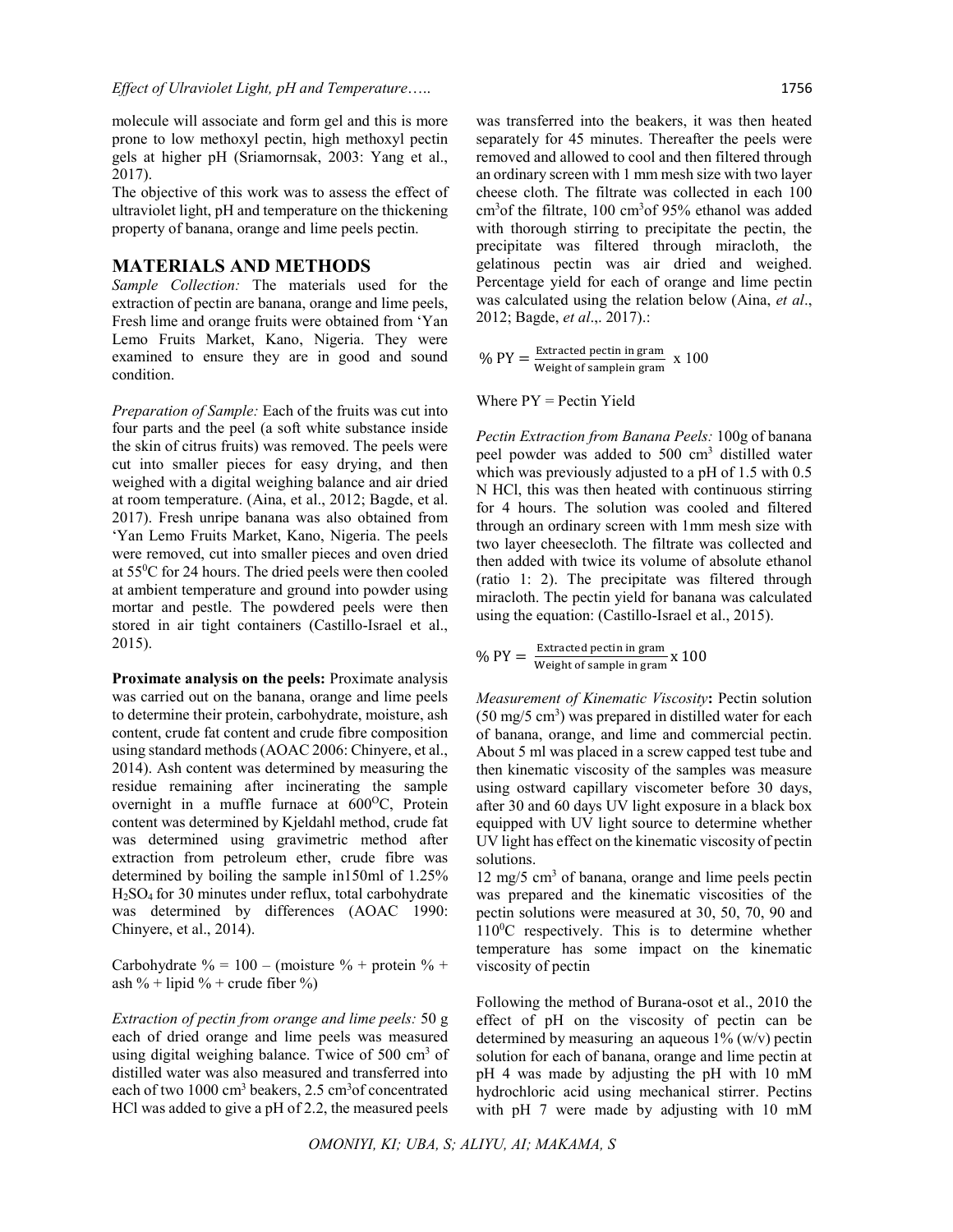ammonium hydroxide. Pectins with pH 10 were made by adjusting with 100 mM ammonium hydroxide. Kinematic viscosities of the pectin solutions above with the pH stated will be measured to ascertain the effect of pH on the thickening property of pectin solutions.

## **RESULTS AND DISCUSSION**

The percentage compositions of moisture, ash, lipid, protein, fibre and carbohydrate are all substantial in the banana, orange and lime peels. Higher percentages of moisture, lipid, fibre and carbohydrate were present in the orange peel, compared of those in the lime and banana peels. Moisture content in the orange peel  $(15.16\pm0.16)$ , banana peels  $(14.64\pm0.16)$ , and lime peel (13.65±0.36) respectively, these results agrees with the findings of Adewole et al., (2014) and Anhwage et al., (2014).

All the samples of peel had as the carbohydrate as the content with highest percentage and agrees with the

findings of Romelle et al., (2016) in the study of the proximate composition of eight different peels (orange, water melon, apple, banana, pomegranate, pineapple, pawpaw and mango). Romelle et al., (2016) showed that the percentage lipid, protein, ash, crude fibre and carbohydrate in the fruit peel were in the ranges: lipid  $3.36 \pm 0.37$  to  $12.61 \pm 0.63$ %, protein  $2.80 \pm 0.17$  to  $18.96 \pm 0.92\%$ , ash  $1.39 \pm 0.14$  to  $12.45$  $\pm$  0.38%, crude fibre11.81  $\pm$  0.06 to 26.31  $\pm$  0.01% and carbohydrate  $32.16 \pm 1.22$  to  $63.80 \pm 0.16\%$ . Carbohydrate content in this research was: orange peel  $(67.80\pm0.57)$ , banana peel  $(52.53\pm0.21)$ , lime peel  $(61.90\pm0.13)$ . Lipid content is presented in table 4.1 in orange peel  $(11.40\pm0.28)$ , banana peels  $(10.05\pm0.21)$ , and lime peels  $(10.15\pm0.64)$ . Orange and lime peels  $(67.80\pm0.57$  and  $61.90\pm0.13$ ) to have higher content of carbohydrate, which indicates that they are good source of pectin carried out in this research. Banana peels  $(52.53\pm0.21)$  has the least carbohydrate content but can substantially yield.

**Table 1,** Proximate Analysis Results Obtained from Banana, Orange and Lime Peels

|     | <b>Table 1,</b> I formate Than you recounts Countried from Danaha, Change and Ellife I cens |                  |                  |                  |                 |                  |                |
|-----|---------------------------------------------------------------------------------------------|------------------|------------------|------------------|-----------------|------------------|----------------|
| S/N | <b>Components</b>                                                                           | % Moisture       | % Ash            | % Lipid          | % Protein       | % Fibre          | <b>% CHO</b>   |
|     | Banana peels                                                                                | $14.64 \pm 0.16$ | $11.37 \pm 0.10$ | $10.05 \pm 0.21$ | $11.42\pm0.06$  | $12.11 \pm 0.01$ | $52.53\pm0.21$ |
|     | Orange peels                                                                                | $15.16 \pm 0.16$ | $2.78 \pm 0.04$  | $11.40 \pm 0.28$ | $2.87\pm0.09$   | $22.78 \pm 0.32$ | $67.80\pm0.57$ |
|     | Lime peels                                                                                  | $13.65 \pm 0.36$ | $7.23 \pm 0.04$  | $10.15 \pm 0.64$ | $7.09 \pm 0.12$ | $18.07\pm0.10$   | $61.90\pm0.13$ |

**Table 2**. Characterization of Pectin Extracted From Banana, Orange and Lime Peel

| S/N | <b>Parameters</b>         | <b>Banana</b> | Orange         | Lime           | Commercial            |
|-----|---------------------------|---------------|----------------|----------------|-----------------------|
|     |                           | pectin        | pectin $(\% )$ | pectin $(\% )$ | citrus pectin $(\% )$ |
|     | Yield $(\% )$             | 11.21         | 8.98           | 3.38           |                       |
|     | Equivalent Weight (mg/ml) | 487.8         | 431.03         | 694.40         | 595                   |
| 3   | Methoxyl Content $(\%)$   | 14.52         | 5.10           | 3.25           | 5.43                  |
| 4   | Moisture Content (%)      | 12.15         | 11.12          | 10.14          | 10.03                 |
|     | Ash Content $(\% )$       | 12.10         | 8.10           | 10.30          | 9.1                   |
| 6   | pΗ                        | 4.60          | 4.30           | 3.91           | 4.10                  |

**Table 3**. FTIR Characteristic Peaks and Functional Groups

| <b>Functional Groups</b>   | Banana pectin                 | Orange pectin             | Lime pectin                   | Commercial                    |
|----------------------------|-------------------------------|---------------------------|-------------------------------|-------------------------------|
|                            | peaks                         | peaks                     | peaks                         | pectin peaks                  |
| O-H of carboxylic group    | 3235.3 cm <sup>-1</sup>       | $3257.6$ cm <sup>-1</sup> | $3276.3$ cm <sup>-1</sup>     | $3231.6$ cm <sup>-1</sup>     |
| C-H of methylene group     | $2922.2$ cm <sup>-1</sup>     | 2922.2 $cm^{-1}$ and      | 2922.2 $cm^{-1}$ and          | 2967 cm <sup>-1</sup> and     |
|                            | and $2851.0 \text{ cm}^{-1}$  | $2855.1$ cm <sup>-1</sup> | $2855.1$ cm <sup>-1</sup>     | $2937.0 \text{ cm}^{-1}$      |
| $C=O$ esterified free      | 1740.7 $cm^{-1}$ and          | 1740.0 $cm^{-1}$ and      | $1736.9$ cm <sup>-1</sup> and | 1722.0 $cm^{-1}$ and          |
| carboxyl group             | $1613$ cm <sup>-1</sup>       | $1625.1$ cm <sup>-1</sup> | $1617.7cm^{-1}$               | $1423.1cm^{-1}$               |
| C-O of ester group         | $1013.8$ cm <sup>-1</sup>     | $1010.1$ cm <sup>-1</sup> | $1010.1$ cm <sup>-1</sup>     | $1010.1 \text{ cm}^{-1}$      |
| OH-C of alcohol            | $1099.6$ cm <sup>-1</sup>     | $1092.1$ cm <sup>-1</sup> | $1073.5$ cm <sup>-1</sup>     | $1092.1$ cm <sup>-1</sup>     |
| Isopropyl occurring at the | $1312.0$ cm <sup>-1</sup> and | 1329.7 $cm^{-1}$ and      | 1319.5 $cm^{-1}$ and          | $1330.7$ cm <sup>-1</sup>     |
| pectin molecule            | $1379.1cm^{-1}$               | $1367.7$ cm <sup>-1</sup> | $1367.7$ cm <sup>-1</sup>     | and $1371.7$ cm <sup>-1</sup> |

*Qualitative Test on Pectin Extracted from Banana, Orange and Lime Pectin:* Showed that the pectin obtained from orange and lime peels is brown in colour, while banana peels pectin is dark brown in color, the brown colour of the pectin extracted from the three sources corresponds with that of commercial pectin (standard) which is also brown in colour. But the brownish colour of the extracted pectin are slightly darker than that of commercial pectin, methanol is the best solvent that dissolves BP, OP, LP and CP on

gentle heating. BP is completely soluble in hot water, OP and LP forms partially soluble suspension but on heating to 100°C forms yellow precipitate. CP is completely soluble forming clear solution this was consistent with the findings of Aina et al., 2012, Castillo-israel et al., 2015 and Joel et al., 2018. The equivalent weight of banana, orange, lime and commercial pectin in mg/ml was found to be 487.8, 431.03, 694.40 and 595.0 respectively. While the methoxyl content for the three samples and the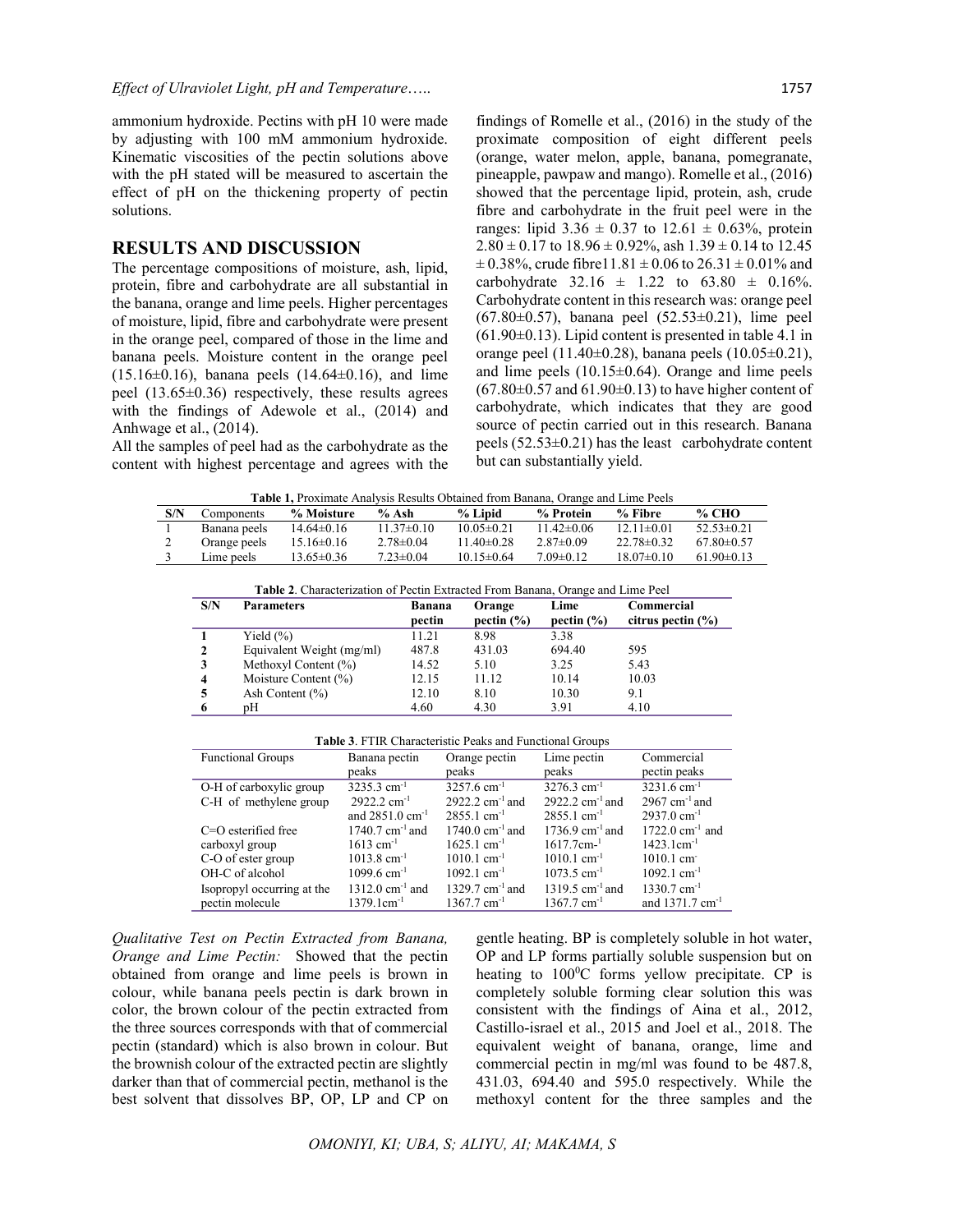commercial pectin (standard) are 14.52, 5.10, 3.25, and 5.43 respectively. The pectin from all the three sources and the commercial pectin are low methoxyl pectin (LM) because all the values obtained experimentally for the degree of methylation are less than 50%. The percentage moisture content obtained from the three samples and the commercial pectin (standard) is 12.15, 11.12, 10.14, and 10.03% respectively. The percentage yield of the three extracted pectin was calculated to be 11.21% (banana pectin), 8.98% (orange pectin), and 3.38% respectively.

*FT-IR analysis of the pectin extract:* The pectin samples obtained from banana, orange and lime peels was analyzed using FT-IR spectrometer to ascertain the functional group present and compare with commercial pectin as standard. The FT-IR spectra of banana, orange, lime and commercial pectin (standard) corresponds to the characteristics functional groups present in the pectin structure,

Table 5.3 above presents the characteristic peaks of pectin extracted from banana, orange lime and commercial pectin as standard which shows 3235.3 cm-1, 3257.6 cm-1, 3276.3 cm-1 ,3231.6 cm-1, for O-H stretching for carboxylic group. 2922.2 cm-1 and 2851.0 cm-1, 2922.2 cm-1 and 2855.1 cm-1, 2922.2 cm-1 and 2855.1 cm-1, 2967 cm-1 and 2937.0 cm-1 for sp3 C-H stretching vibration. 1740.7 cm-1 and 1613 cm-1, 1740.0 cm-1 and 1625.1 cm-1, 1736.9 cm-

1 and 1617.7cm-1, 1722.0 cm-1 and 1423.1cm-1 for C=O esterified free carboxyl group. 1013.8 cm-1, 1010.1 cm-1, 1010.1 cm-1and 1010.1 cm- 1 for C-O for ester group. 1099.6 cm-1 , 1092.1 cm-1, 1073.5 cm-1, and 1092.1 cm-1 for OH-C of alcohol group. And lastly 1312.0 cm-1 and 1379.1cm-1, 1329.7 cm-1 and 1367.7 cm-1, 1319.5 cm-1 and 1367.7 cm-1 and 1330.7 cm-1 and 1371.7 cm-1 for isopropyl occurring at the pectin molecule.

These findings are in consistent with the findings of Kanmani et al., 2014 which extracted pectin from orange peels (citrus limon) and reported that the peaks for the FT-IR result produce 3595.31 cm-1 for O-H stretching for carboxylic group, 2931.80 cm-1 and 2862.30 cm-1 for C-H stretch, 1728.22 cm-1 for unsaturated ester group respectively (Kanmani et al., 2014). The above findings are consistent with the FTIR results obtained on pectin extracted from dried and wet azanza garkeana fruits which produced 3415.19cm-1 and 3418.18 for O-H stretching, 2936.69 cm-1 and 2935.40 cm-1 is for sp3 C-H stretching, 2380.32 cm-1 and 2362.31cm-1 is for C=C stretching, 1533.85 cm-1 and 1532.86 cm-1 is for N-H bending of amine, 1380.87 cm-1 and 1380.66 cm-1 is for sp3 CH2 of methylene bridge, 1059.13 cm-1 and 1058.44 is for C-O stretching. The pair of peaks is for wet and dry azanza garkeana fruit (Joel et al., 2018). Similar analysis was done on pectin extracted from dried eleven samples of apple pomace using HNO3 as precipitating agent (Sato *et al*., 20)

| Table 4. Viscometric Measurement for the Effect of Ultraviolet Light |                                                           |                                                                |                                                                        |                                                                        |  |  |
|----------------------------------------------------------------------|-----------------------------------------------------------|----------------------------------------------------------------|------------------------------------------------------------------------|------------------------------------------------------------------------|--|--|
| S/N                                                                  | Sample                                                    | Kinematic Viscosity<br>$(m2s-1)$ at 0 day UV<br>Light exposure | Kinematic Viscosity<br>$(m2s-1)$ after 30 days<br>exposure to UV Light | Kinematic Viscosity<br>$(m2s-1)$ after 60 days<br>exposure to UV Light |  |  |
| $\mathbf{1}$                                                         | Banana peel pectin<br>50 mg/5 ml distilled water          | 0.48                                                           | 0.23                                                                   | 0.02                                                                   |  |  |
| $\overline{2}$                                                       | Orange peel pectin<br>50 mg/5 ml distilled water          | 1.66                                                           | 1.40                                                                   | 0.89                                                                   |  |  |
| 3                                                                    | Lime peel pectin<br>50 mg/5 ml distilled water            | 1.63                                                           | 1.35                                                                   | 1.09                                                                   |  |  |
| $\overline{\mathbf{4}}$                                              | Commercial pectin<br>$50 \text{ mo/s}$ ml distilled water | 1.23                                                           | 1.98                                                                   | 1.69                                                                   |  |  |

| Orange peel pectin         | 1.66 | 1.40 | 0.89 |
|----------------------------|------|------|------|
| 50 mg/5 ml distilled water |      |      |      |
| Lime peel pectin           | 1.63 | 1.35 | 1.09 |
| 50 mg/5 ml distilled water |      |      |      |
| Commercial pectin          | 1.23 | 1.98 | 1.69 |
| 50 mg/5 ml distilled water |      |      |      |
|                            |      |      |      |
| $-11 - 17$                 | .    |      |      |

|              | Table 5, Viscometric Measurement for the Effect of Temperature |                                                    |                                                    |                                                   |                                                          |                                                     |  |
|--------------|----------------------------------------------------------------|----------------------------------------------------|----------------------------------------------------|---------------------------------------------------|----------------------------------------------------------|-----------------------------------------------------|--|
| S/N          | <b>Experimental Sample</b>                                     | Kinematic<br>viscosity<br>$(m^2s-1)$ at<br>$30^0C$ | Kinematic<br>viscosity<br>$(m2s-1)$ at<br>$50^0$ C | Kinematic<br>viscosity<br>$(m2s-1)$ at<br>$70^0C$ | Kinematic<br>viscosity<br>$(m2s-1)$<br>at $90^{\circ}$ C | Kinematic<br>viscosity(m<br>$2s-1$ ) at<br>$110^0C$ |  |
|              | Banana peel pectin                                             | 0.48                                               | 0.44                                               | 0.38                                              | 0.31                                                     | 0.24                                                |  |
|              | 12 mg/5 ml distilled water                                     |                                                    |                                                    |                                                   |                                                          |                                                     |  |
| $\mathbf{2}$ | Orange peel pectin                                             | 1.66                                               | 1.42                                               | 1.17                                              | 0.89                                                     | 0.66                                                |  |
|              | 12 mg/5 ml distilled water                                     |                                                    |                                                    |                                                   |                                                          |                                                     |  |
| 3            | Lime peel pectin                                               | 1.52                                               | 1.34                                               | 1.14                                              | 0.93                                                     | 0.73                                                |  |
|              | 12 mg/5 ml distilled water                                     |                                                    |                                                    |                                                   |                                                          |                                                     |  |
| 4            | Commercial pectin                                              | 1.19                                               | 1.02                                               | 0.87                                              | 0.69                                                     | 0.54                                                |  |
|              | 12 mg/5 ml distilled water                                     |                                                    |                                                    |                                                   |                                                          |                                                     |  |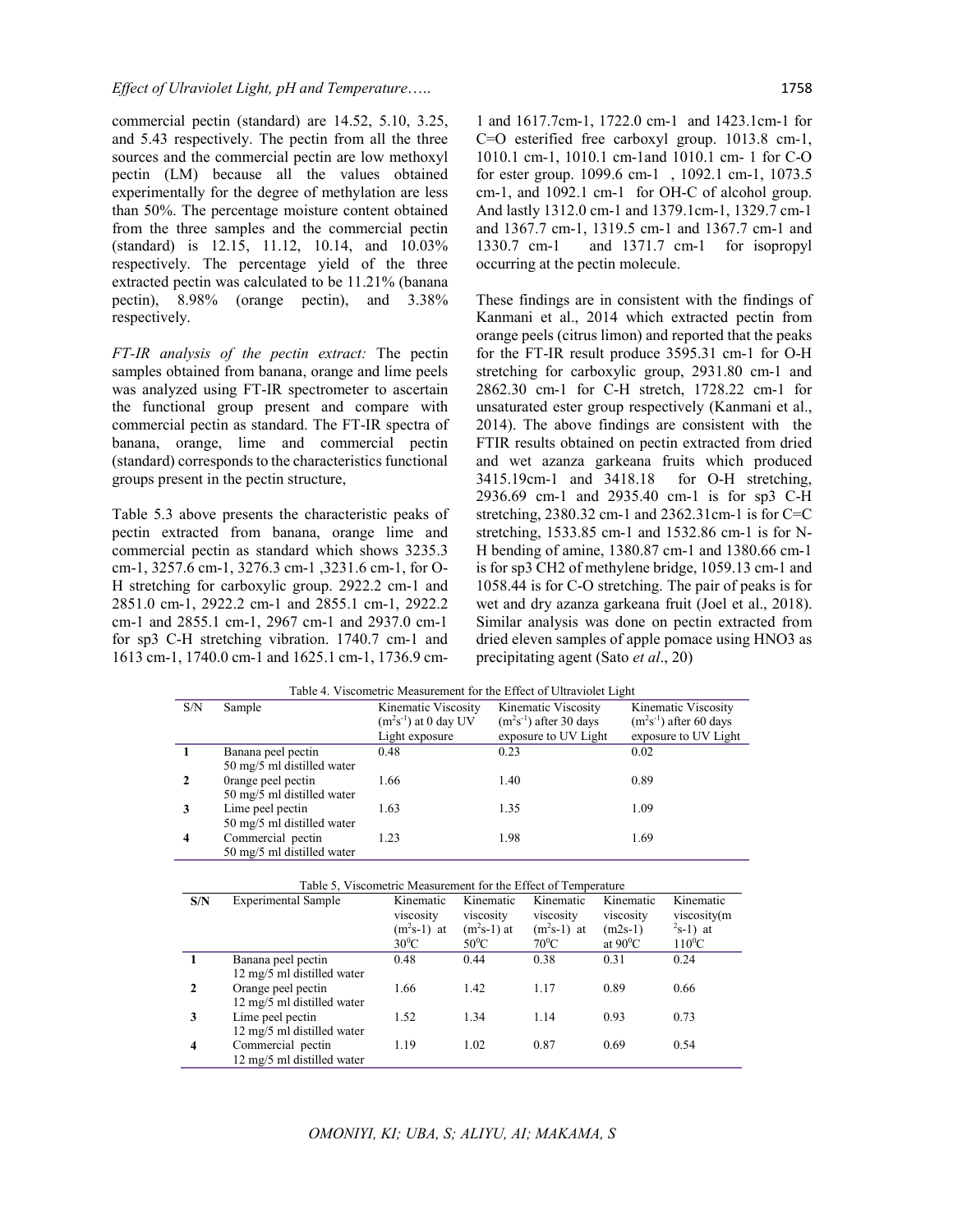|  | <b>Table 6:</b> Viscometric Measurement for the Effect of pH |  |
|--|--------------------------------------------------------------|--|
|--|--------------------------------------------------------------|--|

| S/N | <b>Experimental sample</b>                             | <b>Kinematic viscosity</b><br>$(m^2s^{-1})$ at pH 4 | <b>Kinematic viscosity</b><br>$(m^2s^{-1})$ at pH 7 | <b>Kinematic viscosity</b><br>$(m^2s^{-1})$ at pH 10 |
|-----|--------------------------------------------------------|-----------------------------------------------------|-----------------------------------------------------|------------------------------------------------------|
|     | Banana peel pectin                                     | 0.33                                                | 0.81                                                | 1.30                                                 |
|     | 12 mg/5 ml distilled water<br>Orange peel pectin       | 0.89                                                | 1.74                                                | 2.22                                                 |
|     | 12 mg/5 ml distilled water                             | 1.00                                                | 1.44                                                | 1.87                                                 |
|     | Lime peel pectin<br>12 mg/5 ml distilled water         |                                                     |                                                     |                                                      |
| 4   | Commercial citrus pectin<br>12 mg/5 ml distilled water | 1.23                                                | 1.71                                                | 2.14                                                 |
|     |                                                        |                                                     |                                                     |                                                      |

The result in the table above shows a decrease in viscosity of the banana orange and lime pectin samples on exposure to UV light for both 30 and 60 days. A regular decrease of the viscosity was observed on exposure for the 30 and 60 days periods and almost regular. The UV light was observed to have lead to the decrease in the viscosity by a relatively similar amount in the three samples and the reference sample. The decrease in the viscosity of the sample might be due to depolymerization which might have occurred with the samples on exposure to the UV light. A regular decrease in the kinematic viscosity (the measure of the inherent resistance of fluid to flow when no external force was exerted except gravity) with increase in temperature for all the samples (BP, OP, LP and CP) at  $30^0C$ ,  $50^0C$ ,  $70^0C$ ,  $90^0C$  and  $110^0C$  respectively. This result is consistent with findings of Morris et al., 2001 and Roeck et al., 2009. Analysis of variance (one way) was carried out to determine whether there is significant difference between the mean kinematic viscosity measurement for the effect of UV light, temperature and pH respectively, the results indicated that there is significant difference for the kinematic viscosity measured to determine the effect of UV – light ( $p = 0.0036$ ) and temperature ( $p = 0.00072$ ). No significant difference was observed for the effect of pH ( $p = 0.231$ ) at 95% confidence limit.

*Conclusion***:** The viscosity of the banana, orange and lime pectin samples decreased on exposure to UV light for both 30 and 60 days. This can be attributed to depolymerization which might have occurred with the samples on exposure to UV light. Analysis of variance (one way) indicated significant difference in the kinematic viscosity of the pectin as a function of UV – light and temperature ( $p \le 0.05$ ). No significant difference was observed due to the effect of  $pH$  ( $p >$ 0.05). Therefore, long-term exposure of foods containing pectin to sunlight and temperature beyond 60 days tend to affect the quality of the food products.

#### **REFERENCES**

Adewole, E; Adewumi, DF; Jonathan, J; Fadaka (2014). Phytochemical constituents and proximate analysis of orange peel (citrus Fruit). J. Adv. Bot. Zool. 1(3)

- Aina, VO; Barau, MM; Mamman, OA; Zakari, A; Haruna, H; Umar, MSH; Abba, YB (2012). Extraction and characterization of pectin from peels of lemon (Citrus limon), grape fruit (Citrus paradisi) and sweet orange (Citrus sinensis), Brit. J. Pharmacol. Toxicol. 3(6): 259-262
- Alamineh, EA (2018). Extraction of pectin from orange peels and characterizing its physical and chemical properties. Amer. J. Appl. Chem. 6(2): 51-56. DOI 10.11648/J.ajac.20180602.13
- Altaf, U; Immanuel, G; Iftikhar, F, (2015). Extraction and characterization of pectin derived from papaya (Carica papaya Linn.) peels. Int'l. J. Sci. Eng. Tech. 3(4)
- Andres, H; Kornfeil, F; Prey, V (1978). Aspects of pectin substances in sugar beet. Zucker industries, 84. In: Meceli-Garcia, LG. (2014). Pectin from apple pomace; extraction, characterization and uterlization in encapsulating alpha-toco pherol acetate. Dissertation and theses in food science and technology, Food Science and Technology Department, University of Nebraska Lincoin, Nebraska, U.S.A.
- AOAC, (2006) Official Methods of Analysis, 18th ed. Association of Official Analytical Chemists. Washington, DC. pp: 223-225, 992-995
- Bacic, A; Harris, PJ; Stone, BA (1998). Structure and function of cell walls. Press J.(Ed), the biochemistry of plants: a comprehensive treatise, 14:carbohydrate academic press, New York and London pp 297-371
- Barrett, DM; Diaz, JV; Anthon, GE (2007). Non enzymatic degradation of citrus pectin and pectate during prolonged heating: effects of ph, temperature, and degree of methyl esterification. J. Agric. Food Chem. 55: 13
- Burana-osot, J; Soonthornchareonnon, N; Hosoyama, S; Linhardt, R.J; Toida, T (2009). Photolytic